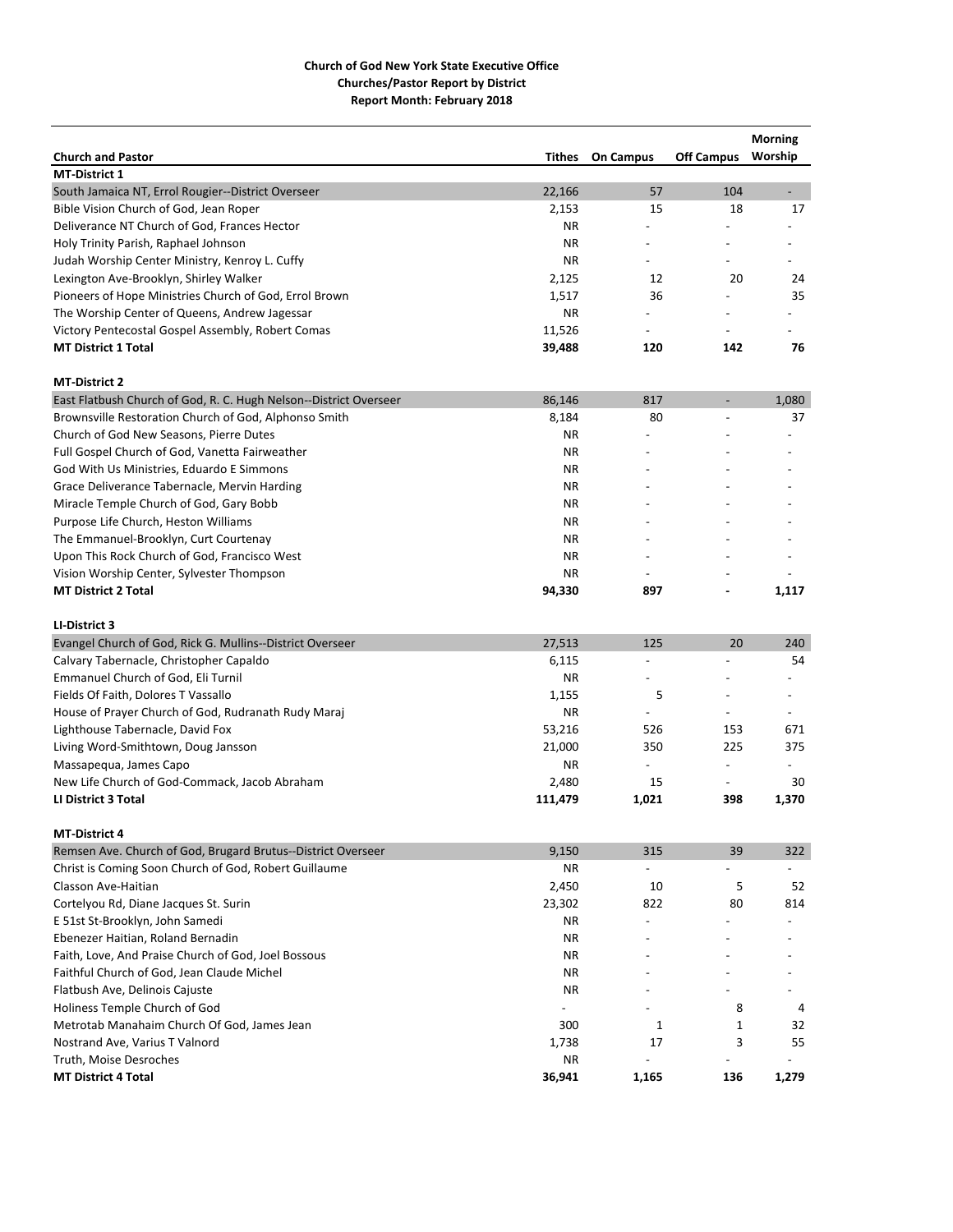|                                                                      |        |                          |                          | <b>Morning</b> |
|----------------------------------------------------------------------|--------|--------------------------|--------------------------|----------------|
| <b>Church and Pastor</b>                                             | Tithes | <b>On Campus</b>         | <b>Off Campus</b>        | Worship        |
| <b>MT-District 5</b>                                                 |        |                          |                          |                |
| Manhattan Church of God, Emmanuel Denis--District Overseer           | 4,580  | 36                       | $\overline{\phantom{a}}$ | 80             |
| Huntington Haitian, Georges Franck                                   | 8,431  | 110                      | $\overline{\phantom{a}}$ | 110            |
| Manhattan-Uppertown, Jean Milou Octelene                             | 7,725  | 280                      | 70                       | 600            |
| Mount Vernon - Haitian, Jean Carlos Charles                          | ΝR     |                          |                          |                |
| New Rochelle Haitian, Joanes Rousseau                                | 5,768  | 56                       | 20                       | 82             |
| Restoration Church of God, Cayo Ariston                              | ΝR     |                          |                          |                |
| <b>MT District 5 Total</b>                                           | 26,503 | 482                      | 90                       | 872            |
| <b>MT-District 6</b>                                                 |        |                          |                          |                |
| Spring Valley, Edner B Ligonde--District Overseer                    | 15,000 | 42                       | 20                       | 132            |
| Eben-Ezer Church of God, Joel Polo                                   | ΝR     |                          |                          |                |
| Salem Church of God, Jean H Lavalasse                                | ΝR     |                          |                          |                |
| Seed Church Of God, Hermann Michel                                   | ΝR     |                          |                          |                |
| Siloe Church of God, Jean Brevil                                     | 4,490  |                          |                          |                |
| The First Haitian Church of God of Middletown, Paul Laplante         | 2,700  | 20                       |                          | 20             |
|                                                                      |        |                          |                          |                |
| Trinity Church of God, Guisley Noisin                                | ΝR     |                          |                          |                |
| <b>MT District 6 Total</b>                                           | 22,190 | 62                       | 20                       | 152            |
| <b>MT-District 7</b>                                                 |        |                          |                          |                |
| Francis L Blvd-Haitian, Emmanuel Blanchard--District Overseer        | 11,257 | 160                      | 425                      | 310            |
| Cambria Heights-Haitian, Rene Pierrot                                | ΝR     |                          |                          |                |
| Clarkson Ave, Clarens Lapointe                                       | 3,606  | 35                       | 5                        | 75             |
| Corner Stone Church of God, Edvard Esteve                            | 2,820  |                          |                          |                |
| Elise Evangelique Salem, Enid St. Louis                              | ΝR     |                          |                          |                |
| <b>MT District 7 Total</b>                                           | 17,683 | 195                      | 430                      | 385            |
|                                                                      |        |                          |                          |                |
| <b>MT-District 8</b>                                                 |        |                          |                          |                |
| Ebenezer Full Gospel Church of God, Kurian George--District Overseer | 1,200  | $\overline{\phantom{a}}$ | $\overline{\phantom{a}}$ | 63             |
| Bethel Church of God India, C D Georgekutty                          | 1,950  |                          |                          | 56             |
| Bronx-India, Thankachan Thomas                                       | ΝR     |                          |                          |                |
| <b>Emmanuel Pentecostal, Finney Thomas</b>                           | ΝR     |                          |                          |                |
| Faith Tabernacle-India, Thomas V Zacharia                            | 2,981  |                          |                          |                |
| First Church of God, Cecil Mathew                                    | ΝR     |                          |                          |                |
| Mount Zion Church of God, Biju Thomas                                | ΝR     |                          |                          |                |
| Queens-India, Benjamin Thomas                                        | ΝR     |                          |                          |                |
| Shalem Church of God, Sabu George                                    | ΝR     |                          |                          |                |
| Yonkers Church of God, Kurian Moses                                  | 1,800  |                          |                          | 50             |
|                                                                      |        |                          |                          | 169            |
| <b>MT District 8 Total</b>                                           | 7,931  |                          |                          |                |
| MT-District 9                                                        |        |                          |                          |                |
| Flushing, Luke Liu                                                   | NR     |                          |                          |                |
| International Bethel Church of God, Roy Suwuh                        | ΝR     |                          |                          |                |
| <b>MT-District 9 Total</b>                                           |        |                          |                          |                |
| LI-District 10                                                       |        |                          |                          |                |
| Abundant Life-Holbrook, Gregory Wilk--District Overseer              | 22,356 | $\overline{\phantom{a}}$ | $\blacksquare$           | $\sim 10$      |
| Faith Tabernacle, James Graziano                                     | 15,000 | 200                      | 125                      | 400            |
| Harvest Tabernacle Church of God, James R Pendleton                  | 100    | 11                       |                          | 12             |
| Ministerio Casa de Adoracion, Sergio Salazar                         | NR     | ÷.                       |                          |                |
| Victory-East Patchogue, Anthony Seaton                               | 8,942  | 38                       |                          | 76             |
| World Outreach, Dennis Evensen                                       | 8,949  | 30                       | 20                       | 75             |
| LI District 10 Total                                                 | 55,347 | 279                      | 145                      | 563            |
|                                                                      |        |                          |                          |                |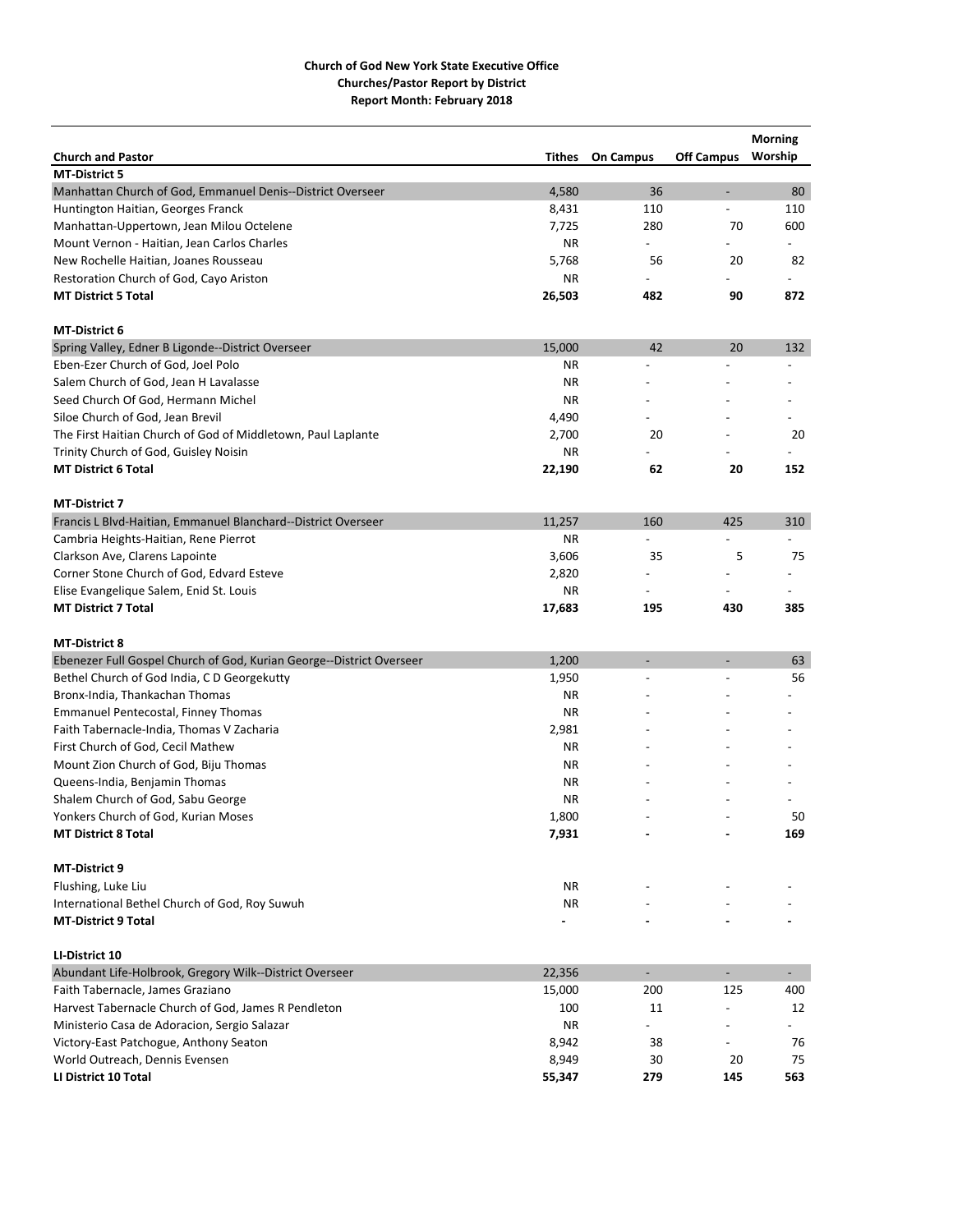| <b>Church and Pastor</b><br><b>Off Campus</b><br>Worship<br><b>Tithes</b><br><b>On Campus</b><br><b>MT-District 11</b><br>Mount Vernon, Clifford Thompson--District Overseer<br>33,722<br>167<br>242<br>$\overline{\phantom{a}}$<br>Elim Church of God, Marcia Pauline Pennicott<br>6,138<br>20<br>4<br>160<br>70<br>Fulton Avenue Church of God, George Hall<br>3,560<br>20<br>Rehoboth NT COG, Leopold Clarke<br>ΝR<br>Spring Valley NT Church of God, Brenda McCrea-Compass<br>903<br>62<br>62<br>The Gathering International Ministries, Lezmine Hawthorne<br>3,769<br>32<br>40<br>The United Church of God, Margaret Forrester<br>ΝR<br><b>MT District 11 Total</b><br>48,092<br>574<br>301<br>4<br><b>MT-District 12</b><br>New York-Bethzatha, David Kim<br><b>NR</b><br>$\overline{\phantom{a}}$<br>-<br>$\overline{\phantom{a}}$<br>Dae Myung, Yoon Yong-Duk<br>ΝR<br>Jusim Korean, Yong Kun Yun<br><b>NR</b><br><b>MT District 12 Total</b><br><b>UP-District 13</b><br>Solid Rock Church of God, Thomas Stimpson--District Overseer<br>55,999<br>245<br>332<br>$\overline{a}$<br>Calvary, Peter Haylett<br>427<br>5<br><b>NR</b><br>Faith Church of God-West Park, Max R Faircloth<br>Victory! Walden, Dean Dykeman<br>2,542<br>23<br><b>UP District 13 Total</b><br>58,968<br>360<br>245<br><b>UP-District 14</b><br><b>Living Waters</b><br>5,891<br>÷,<br>$\overline{a}$<br>$\overline{\phantom{0}}$<br>Albany - Praise Tabernacle, Larry Dudley<br>ΝR<br>Damascus Church of God, David Colon<br>ΝR<br>Healing Waters Church of God, Kermit Lavigne<br><b>NR</b><br>Peru Church of God, Daniel Elder<br>ΝR<br><b>UP District 14 Total</b><br>5,891<br><b>UP-District 15</b><br><b>Greater Niagara Falls</b><br>11,964<br>25<br>150<br>87<br>30<br>Arcade<br>2,189<br>17<br>$\overline{a}$<br>Buffalo-Emmanuel Temple, Jason Whitaker<br>905<br>$\overline{a}$<br>Healing Word Ministries, Leecroft Clarke<br>3,541<br>85<br>120<br>65<br>New Beginning Church of God, Althea Baines<br>10,985<br>522<br>540<br>177<br>359<br><b>UP District 15 Total</b><br>29,584<br>650<br>809<br><b>UP-District 16</b><br>Higher Heights, Julius Brunson--District Overseer<br>4,718<br>20<br>50<br>$\overline{\phantom{a}}$<br>Higher Ground Ministires, Eugene Wilson<br>ΝR<br>÷,<br>$\overline{\phantom{a}}$<br>Miracle Outreach, Mary L Robinson<br>15<br>New Covenant Church of God Ministries, Woodrow Wilson<br>4,333<br>60<br>42<br>60<br>Restoration-Rochester, Lee Thomas McCloud<br>3,591<br>40<br>5<br><b>UP District 16 Total</b><br>12,642<br>120<br>47<br>125<br><b>UP-District 17</b><br>Flint Creek, Russell Willemsen--District Overseer<br>2,366<br>14<br>$\blacksquare$<br>33<br>Auburn, Frederick J Colombo<br>5,000<br>115<br>40<br>30<br>House of Restoration<br>ΝR<br>Newark, Rey Sierra<br>1,111<br>80<br><b>UP District 17 Total</b><br>8,477<br>153<br>44<br>115 |  |  | <b>Morning</b> |
|----------------------------------------------------------------------------------------------------------------------------------------------------------------------------------------------------------------------------------------------------------------------------------------------------------------------------------------------------------------------------------------------------------------------------------------------------------------------------------------------------------------------------------------------------------------------------------------------------------------------------------------------------------------------------------------------------------------------------------------------------------------------------------------------------------------------------------------------------------------------------------------------------------------------------------------------------------------------------------------------------------------------------------------------------------------------------------------------------------------------------------------------------------------------------------------------------------------------------------------------------------------------------------------------------------------------------------------------------------------------------------------------------------------------------------------------------------------------------------------------------------------------------------------------------------------------------------------------------------------------------------------------------------------------------------------------------------------------------------------------------------------------------------------------------------------------------------------------------------------------------------------------------------------------------------------------------------------------------------------------------------------------------------------------------------------------------------------------------------------------------------------------------------------------------------------------------------------------------------------------------------------------------------------------------------------------------------------------------------------------------------------------------------------------------------------------------------------------------------------------------------------------------------------------------------------------------------------------------------------------------------------------------------------------------------------------------------------------------------------------------------------------------------------------------------------------------------------------------------------------------------------------|--|--|----------------|
|                                                                                                                                                                                                                                                                                                                                                                                                                                                                                                                                                                                                                                                                                                                                                                                                                                                                                                                                                                                                                                                                                                                                                                                                                                                                                                                                                                                                                                                                                                                                                                                                                                                                                                                                                                                                                                                                                                                                                                                                                                                                                                                                                                                                                                                                                                                                                                                                                                                                                                                                                                                                                                                                                                                                                                                                                                                                                              |  |  |                |
|                                                                                                                                                                                                                                                                                                                                                                                                                                                                                                                                                                                                                                                                                                                                                                                                                                                                                                                                                                                                                                                                                                                                                                                                                                                                                                                                                                                                                                                                                                                                                                                                                                                                                                                                                                                                                                                                                                                                                                                                                                                                                                                                                                                                                                                                                                                                                                                                                                                                                                                                                                                                                                                                                                                                                                                                                                                                                              |  |  |                |
|                                                                                                                                                                                                                                                                                                                                                                                                                                                                                                                                                                                                                                                                                                                                                                                                                                                                                                                                                                                                                                                                                                                                                                                                                                                                                                                                                                                                                                                                                                                                                                                                                                                                                                                                                                                                                                                                                                                                                                                                                                                                                                                                                                                                                                                                                                                                                                                                                                                                                                                                                                                                                                                                                                                                                                                                                                                                                              |  |  |                |
|                                                                                                                                                                                                                                                                                                                                                                                                                                                                                                                                                                                                                                                                                                                                                                                                                                                                                                                                                                                                                                                                                                                                                                                                                                                                                                                                                                                                                                                                                                                                                                                                                                                                                                                                                                                                                                                                                                                                                                                                                                                                                                                                                                                                                                                                                                                                                                                                                                                                                                                                                                                                                                                                                                                                                                                                                                                                                              |  |  |                |
|                                                                                                                                                                                                                                                                                                                                                                                                                                                                                                                                                                                                                                                                                                                                                                                                                                                                                                                                                                                                                                                                                                                                                                                                                                                                                                                                                                                                                                                                                                                                                                                                                                                                                                                                                                                                                                                                                                                                                                                                                                                                                                                                                                                                                                                                                                                                                                                                                                                                                                                                                                                                                                                                                                                                                                                                                                                                                              |  |  |                |
|                                                                                                                                                                                                                                                                                                                                                                                                                                                                                                                                                                                                                                                                                                                                                                                                                                                                                                                                                                                                                                                                                                                                                                                                                                                                                                                                                                                                                                                                                                                                                                                                                                                                                                                                                                                                                                                                                                                                                                                                                                                                                                                                                                                                                                                                                                                                                                                                                                                                                                                                                                                                                                                                                                                                                                                                                                                                                              |  |  |                |
|                                                                                                                                                                                                                                                                                                                                                                                                                                                                                                                                                                                                                                                                                                                                                                                                                                                                                                                                                                                                                                                                                                                                                                                                                                                                                                                                                                                                                                                                                                                                                                                                                                                                                                                                                                                                                                                                                                                                                                                                                                                                                                                                                                                                                                                                                                                                                                                                                                                                                                                                                                                                                                                                                                                                                                                                                                                                                              |  |  |                |
|                                                                                                                                                                                                                                                                                                                                                                                                                                                                                                                                                                                                                                                                                                                                                                                                                                                                                                                                                                                                                                                                                                                                                                                                                                                                                                                                                                                                                                                                                                                                                                                                                                                                                                                                                                                                                                                                                                                                                                                                                                                                                                                                                                                                                                                                                                                                                                                                                                                                                                                                                                                                                                                                                                                                                                                                                                                                                              |  |  |                |
|                                                                                                                                                                                                                                                                                                                                                                                                                                                                                                                                                                                                                                                                                                                                                                                                                                                                                                                                                                                                                                                                                                                                                                                                                                                                                                                                                                                                                                                                                                                                                                                                                                                                                                                                                                                                                                                                                                                                                                                                                                                                                                                                                                                                                                                                                                                                                                                                                                                                                                                                                                                                                                                                                                                                                                                                                                                                                              |  |  |                |
|                                                                                                                                                                                                                                                                                                                                                                                                                                                                                                                                                                                                                                                                                                                                                                                                                                                                                                                                                                                                                                                                                                                                                                                                                                                                                                                                                                                                                                                                                                                                                                                                                                                                                                                                                                                                                                                                                                                                                                                                                                                                                                                                                                                                                                                                                                                                                                                                                                                                                                                                                                                                                                                                                                                                                                                                                                                                                              |  |  |                |
|                                                                                                                                                                                                                                                                                                                                                                                                                                                                                                                                                                                                                                                                                                                                                                                                                                                                                                                                                                                                                                                                                                                                                                                                                                                                                                                                                                                                                                                                                                                                                                                                                                                                                                                                                                                                                                                                                                                                                                                                                                                                                                                                                                                                                                                                                                                                                                                                                                                                                                                                                                                                                                                                                                                                                                                                                                                                                              |  |  |                |
|                                                                                                                                                                                                                                                                                                                                                                                                                                                                                                                                                                                                                                                                                                                                                                                                                                                                                                                                                                                                                                                                                                                                                                                                                                                                                                                                                                                                                                                                                                                                                                                                                                                                                                                                                                                                                                                                                                                                                                                                                                                                                                                                                                                                                                                                                                                                                                                                                                                                                                                                                                                                                                                                                                                                                                                                                                                                                              |  |  |                |
|                                                                                                                                                                                                                                                                                                                                                                                                                                                                                                                                                                                                                                                                                                                                                                                                                                                                                                                                                                                                                                                                                                                                                                                                                                                                                                                                                                                                                                                                                                                                                                                                                                                                                                                                                                                                                                                                                                                                                                                                                                                                                                                                                                                                                                                                                                                                                                                                                                                                                                                                                                                                                                                                                                                                                                                                                                                                                              |  |  |                |
|                                                                                                                                                                                                                                                                                                                                                                                                                                                                                                                                                                                                                                                                                                                                                                                                                                                                                                                                                                                                                                                                                                                                                                                                                                                                                                                                                                                                                                                                                                                                                                                                                                                                                                                                                                                                                                                                                                                                                                                                                                                                                                                                                                                                                                                                                                                                                                                                                                                                                                                                                                                                                                                                                                                                                                                                                                                                                              |  |  |                |
|                                                                                                                                                                                                                                                                                                                                                                                                                                                                                                                                                                                                                                                                                                                                                                                                                                                                                                                                                                                                                                                                                                                                                                                                                                                                                                                                                                                                                                                                                                                                                                                                                                                                                                                                                                                                                                                                                                                                                                                                                                                                                                                                                                                                                                                                                                                                                                                                                                                                                                                                                                                                                                                                                                                                                                                                                                                                                              |  |  |                |
|                                                                                                                                                                                                                                                                                                                                                                                                                                                                                                                                                                                                                                                                                                                                                                                                                                                                                                                                                                                                                                                                                                                                                                                                                                                                                                                                                                                                                                                                                                                                                                                                                                                                                                                                                                                                                                                                                                                                                                                                                                                                                                                                                                                                                                                                                                                                                                                                                                                                                                                                                                                                                                                                                                                                                                                                                                                                                              |  |  |                |
|                                                                                                                                                                                                                                                                                                                                                                                                                                                                                                                                                                                                                                                                                                                                                                                                                                                                                                                                                                                                                                                                                                                                                                                                                                                                                                                                                                                                                                                                                                                                                                                                                                                                                                                                                                                                                                                                                                                                                                                                                                                                                                                                                                                                                                                                                                                                                                                                                                                                                                                                                                                                                                                                                                                                                                                                                                                                                              |  |  |                |
|                                                                                                                                                                                                                                                                                                                                                                                                                                                                                                                                                                                                                                                                                                                                                                                                                                                                                                                                                                                                                                                                                                                                                                                                                                                                                                                                                                                                                                                                                                                                                                                                                                                                                                                                                                                                                                                                                                                                                                                                                                                                                                                                                                                                                                                                                                                                                                                                                                                                                                                                                                                                                                                                                                                                                                                                                                                                                              |  |  |                |
|                                                                                                                                                                                                                                                                                                                                                                                                                                                                                                                                                                                                                                                                                                                                                                                                                                                                                                                                                                                                                                                                                                                                                                                                                                                                                                                                                                                                                                                                                                                                                                                                                                                                                                                                                                                                                                                                                                                                                                                                                                                                                                                                                                                                                                                                                                                                                                                                                                                                                                                                                                                                                                                                                                                                                                                                                                                                                              |  |  |                |
|                                                                                                                                                                                                                                                                                                                                                                                                                                                                                                                                                                                                                                                                                                                                                                                                                                                                                                                                                                                                                                                                                                                                                                                                                                                                                                                                                                                                                                                                                                                                                                                                                                                                                                                                                                                                                                                                                                                                                                                                                                                                                                                                                                                                                                                                                                                                                                                                                                                                                                                                                                                                                                                                                                                                                                                                                                                                                              |  |  |                |
|                                                                                                                                                                                                                                                                                                                                                                                                                                                                                                                                                                                                                                                                                                                                                                                                                                                                                                                                                                                                                                                                                                                                                                                                                                                                                                                                                                                                                                                                                                                                                                                                                                                                                                                                                                                                                                                                                                                                                                                                                                                                                                                                                                                                                                                                                                                                                                                                                                                                                                                                                                                                                                                                                                                                                                                                                                                                                              |  |  |                |
|                                                                                                                                                                                                                                                                                                                                                                                                                                                                                                                                                                                                                                                                                                                                                                                                                                                                                                                                                                                                                                                                                                                                                                                                                                                                                                                                                                                                                                                                                                                                                                                                                                                                                                                                                                                                                                                                                                                                                                                                                                                                                                                                                                                                                                                                                                                                                                                                                                                                                                                                                                                                                                                                                                                                                                                                                                                                                              |  |  |                |
|                                                                                                                                                                                                                                                                                                                                                                                                                                                                                                                                                                                                                                                                                                                                                                                                                                                                                                                                                                                                                                                                                                                                                                                                                                                                                                                                                                                                                                                                                                                                                                                                                                                                                                                                                                                                                                                                                                                                                                                                                                                                                                                                                                                                                                                                                                                                                                                                                                                                                                                                                                                                                                                                                                                                                                                                                                                                                              |  |  |                |
|                                                                                                                                                                                                                                                                                                                                                                                                                                                                                                                                                                                                                                                                                                                                                                                                                                                                                                                                                                                                                                                                                                                                                                                                                                                                                                                                                                                                                                                                                                                                                                                                                                                                                                                                                                                                                                                                                                                                                                                                                                                                                                                                                                                                                                                                                                                                                                                                                                                                                                                                                                                                                                                                                                                                                                                                                                                                                              |  |  |                |
|                                                                                                                                                                                                                                                                                                                                                                                                                                                                                                                                                                                                                                                                                                                                                                                                                                                                                                                                                                                                                                                                                                                                                                                                                                                                                                                                                                                                                                                                                                                                                                                                                                                                                                                                                                                                                                                                                                                                                                                                                                                                                                                                                                                                                                                                                                                                                                                                                                                                                                                                                                                                                                                                                                                                                                                                                                                                                              |  |  |                |
|                                                                                                                                                                                                                                                                                                                                                                                                                                                                                                                                                                                                                                                                                                                                                                                                                                                                                                                                                                                                                                                                                                                                                                                                                                                                                                                                                                                                                                                                                                                                                                                                                                                                                                                                                                                                                                                                                                                                                                                                                                                                                                                                                                                                                                                                                                                                                                                                                                                                                                                                                                                                                                                                                                                                                                                                                                                                                              |  |  |                |
|                                                                                                                                                                                                                                                                                                                                                                                                                                                                                                                                                                                                                                                                                                                                                                                                                                                                                                                                                                                                                                                                                                                                                                                                                                                                                                                                                                                                                                                                                                                                                                                                                                                                                                                                                                                                                                                                                                                                                                                                                                                                                                                                                                                                                                                                                                                                                                                                                                                                                                                                                                                                                                                                                                                                                                                                                                                                                              |  |  |                |
|                                                                                                                                                                                                                                                                                                                                                                                                                                                                                                                                                                                                                                                                                                                                                                                                                                                                                                                                                                                                                                                                                                                                                                                                                                                                                                                                                                                                                                                                                                                                                                                                                                                                                                                                                                                                                                                                                                                                                                                                                                                                                                                                                                                                                                                                                                                                                                                                                                                                                                                                                                                                                                                                                                                                                                                                                                                                                              |  |  |                |
|                                                                                                                                                                                                                                                                                                                                                                                                                                                                                                                                                                                                                                                                                                                                                                                                                                                                                                                                                                                                                                                                                                                                                                                                                                                                                                                                                                                                                                                                                                                                                                                                                                                                                                                                                                                                                                                                                                                                                                                                                                                                                                                                                                                                                                                                                                                                                                                                                                                                                                                                                                                                                                                                                                                                                                                                                                                                                              |  |  |                |
|                                                                                                                                                                                                                                                                                                                                                                                                                                                                                                                                                                                                                                                                                                                                                                                                                                                                                                                                                                                                                                                                                                                                                                                                                                                                                                                                                                                                                                                                                                                                                                                                                                                                                                                                                                                                                                                                                                                                                                                                                                                                                                                                                                                                                                                                                                                                                                                                                                                                                                                                                                                                                                                                                                                                                                                                                                                                                              |  |  |                |
|                                                                                                                                                                                                                                                                                                                                                                                                                                                                                                                                                                                                                                                                                                                                                                                                                                                                                                                                                                                                                                                                                                                                                                                                                                                                                                                                                                                                                                                                                                                                                                                                                                                                                                                                                                                                                                                                                                                                                                                                                                                                                                                                                                                                                                                                                                                                                                                                                                                                                                                                                                                                                                                                                                                                                                                                                                                                                              |  |  |                |
|                                                                                                                                                                                                                                                                                                                                                                                                                                                                                                                                                                                                                                                                                                                                                                                                                                                                                                                                                                                                                                                                                                                                                                                                                                                                                                                                                                                                                                                                                                                                                                                                                                                                                                                                                                                                                                                                                                                                                                                                                                                                                                                                                                                                                                                                                                                                                                                                                                                                                                                                                                                                                                                                                                                                                                                                                                                                                              |  |  |                |
|                                                                                                                                                                                                                                                                                                                                                                                                                                                                                                                                                                                                                                                                                                                                                                                                                                                                                                                                                                                                                                                                                                                                                                                                                                                                                                                                                                                                                                                                                                                                                                                                                                                                                                                                                                                                                                                                                                                                                                                                                                                                                                                                                                                                                                                                                                                                                                                                                                                                                                                                                                                                                                                                                                                                                                                                                                                                                              |  |  |                |
|                                                                                                                                                                                                                                                                                                                                                                                                                                                                                                                                                                                                                                                                                                                                                                                                                                                                                                                                                                                                                                                                                                                                                                                                                                                                                                                                                                                                                                                                                                                                                                                                                                                                                                                                                                                                                                                                                                                                                                                                                                                                                                                                                                                                                                                                                                                                                                                                                                                                                                                                                                                                                                                                                                                                                                                                                                                                                              |  |  |                |
|                                                                                                                                                                                                                                                                                                                                                                                                                                                                                                                                                                                                                                                                                                                                                                                                                                                                                                                                                                                                                                                                                                                                                                                                                                                                                                                                                                                                                                                                                                                                                                                                                                                                                                                                                                                                                                                                                                                                                                                                                                                                                                                                                                                                                                                                                                                                                                                                                                                                                                                                                                                                                                                                                                                                                                                                                                                                                              |  |  |                |
|                                                                                                                                                                                                                                                                                                                                                                                                                                                                                                                                                                                                                                                                                                                                                                                                                                                                                                                                                                                                                                                                                                                                                                                                                                                                                                                                                                                                                                                                                                                                                                                                                                                                                                                                                                                                                                                                                                                                                                                                                                                                                                                                                                                                                                                                                                                                                                                                                                                                                                                                                                                                                                                                                                                                                                                                                                                                                              |  |  |                |
|                                                                                                                                                                                                                                                                                                                                                                                                                                                                                                                                                                                                                                                                                                                                                                                                                                                                                                                                                                                                                                                                                                                                                                                                                                                                                                                                                                                                                                                                                                                                                                                                                                                                                                                                                                                                                                                                                                                                                                                                                                                                                                                                                                                                                                                                                                                                                                                                                                                                                                                                                                                                                                                                                                                                                                                                                                                                                              |  |  |                |
|                                                                                                                                                                                                                                                                                                                                                                                                                                                                                                                                                                                                                                                                                                                                                                                                                                                                                                                                                                                                                                                                                                                                                                                                                                                                                                                                                                                                                                                                                                                                                                                                                                                                                                                                                                                                                                                                                                                                                                                                                                                                                                                                                                                                                                                                                                                                                                                                                                                                                                                                                                                                                                                                                                                                                                                                                                                                                              |  |  |                |
|                                                                                                                                                                                                                                                                                                                                                                                                                                                                                                                                                                                                                                                                                                                                                                                                                                                                                                                                                                                                                                                                                                                                                                                                                                                                                                                                                                                                                                                                                                                                                                                                                                                                                                                                                                                                                                                                                                                                                                                                                                                                                                                                                                                                                                                                                                                                                                                                                                                                                                                                                                                                                                                                                                                                                                                                                                                                                              |  |  |                |
|                                                                                                                                                                                                                                                                                                                                                                                                                                                                                                                                                                                                                                                                                                                                                                                                                                                                                                                                                                                                                                                                                                                                                                                                                                                                                                                                                                                                                                                                                                                                                                                                                                                                                                                                                                                                                                                                                                                                                                                                                                                                                                                                                                                                                                                                                                                                                                                                                                                                                                                                                                                                                                                                                                                                                                                                                                                                                              |  |  |                |
|                                                                                                                                                                                                                                                                                                                                                                                                                                                                                                                                                                                                                                                                                                                                                                                                                                                                                                                                                                                                                                                                                                                                                                                                                                                                                                                                                                                                                                                                                                                                                                                                                                                                                                                                                                                                                                                                                                                                                                                                                                                                                                                                                                                                                                                                                                                                                                                                                                                                                                                                                                                                                                                                                                                                                                                                                                                                                              |  |  |                |
|                                                                                                                                                                                                                                                                                                                                                                                                                                                                                                                                                                                                                                                                                                                                                                                                                                                                                                                                                                                                                                                                                                                                                                                                                                                                                                                                                                                                                                                                                                                                                                                                                                                                                                                                                                                                                                                                                                                                                                                                                                                                                                                                                                                                                                                                                                                                                                                                                                                                                                                                                                                                                                                                                                                                                                                                                                                                                              |  |  |                |
|                                                                                                                                                                                                                                                                                                                                                                                                                                                                                                                                                                                                                                                                                                                                                                                                                                                                                                                                                                                                                                                                                                                                                                                                                                                                                                                                                                                                                                                                                                                                                                                                                                                                                                                                                                                                                                                                                                                                                                                                                                                                                                                                                                                                                                                                                                                                                                                                                                                                                                                                                                                                                                                                                                                                                                                                                                                                                              |  |  |                |
|                                                                                                                                                                                                                                                                                                                                                                                                                                                                                                                                                                                                                                                                                                                                                                                                                                                                                                                                                                                                                                                                                                                                                                                                                                                                                                                                                                                                                                                                                                                                                                                                                                                                                                                                                                                                                                                                                                                                                                                                                                                                                                                                                                                                                                                                                                                                                                                                                                                                                                                                                                                                                                                                                                                                                                                                                                                                                              |  |  |                |
|                                                                                                                                                                                                                                                                                                                                                                                                                                                                                                                                                                                                                                                                                                                                                                                                                                                                                                                                                                                                                                                                                                                                                                                                                                                                                                                                                                                                                                                                                                                                                                                                                                                                                                                                                                                                                                                                                                                                                                                                                                                                                                                                                                                                                                                                                                                                                                                                                                                                                                                                                                                                                                                                                                                                                                                                                                                                                              |  |  |                |
|                                                                                                                                                                                                                                                                                                                                                                                                                                                                                                                                                                                                                                                                                                                                                                                                                                                                                                                                                                                                                                                                                                                                                                                                                                                                                                                                                                                                                                                                                                                                                                                                                                                                                                                                                                                                                                                                                                                                                                                                                                                                                                                                                                                                                                                                                                                                                                                                                                                                                                                                                                                                                                                                                                                                                                                                                                                                                              |  |  |                |
|                                                                                                                                                                                                                                                                                                                                                                                                                                                                                                                                                                                                                                                                                                                                                                                                                                                                                                                                                                                                                                                                                                                                                                                                                                                                                                                                                                                                                                                                                                                                                                                                                                                                                                                                                                                                                                                                                                                                                                                                                                                                                                                                                                                                                                                                                                                                                                                                                                                                                                                                                                                                                                                                                                                                                                                                                                                                                              |  |  |                |
|                                                                                                                                                                                                                                                                                                                                                                                                                                                                                                                                                                                                                                                                                                                                                                                                                                                                                                                                                                                                                                                                                                                                                                                                                                                                                                                                                                                                                                                                                                                                                                                                                                                                                                                                                                                                                                                                                                                                                                                                                                                                                                                                                                                                                                                                                                                                                                                                                                                                                                                                                                                                                                                                                                                                                                                                                                                                                              |  |  |                |
|                                                                                                                                                                                                                                                                                                                                                                                                                                                                                                                                                                                                                                                                                                                                                                                                                                                                                                                                                                                                                                                                                                                                                                                                                                                                                                                                                                                                                                                                                                                                                                                                                                                                                                                                                                                                                                                                                                                                                                                                                                                                                                                                                                                                                                                                                                                                                                                                                                                                                                                                                                                                                                                                                                                                                                                                                                                                                              |  |  |                |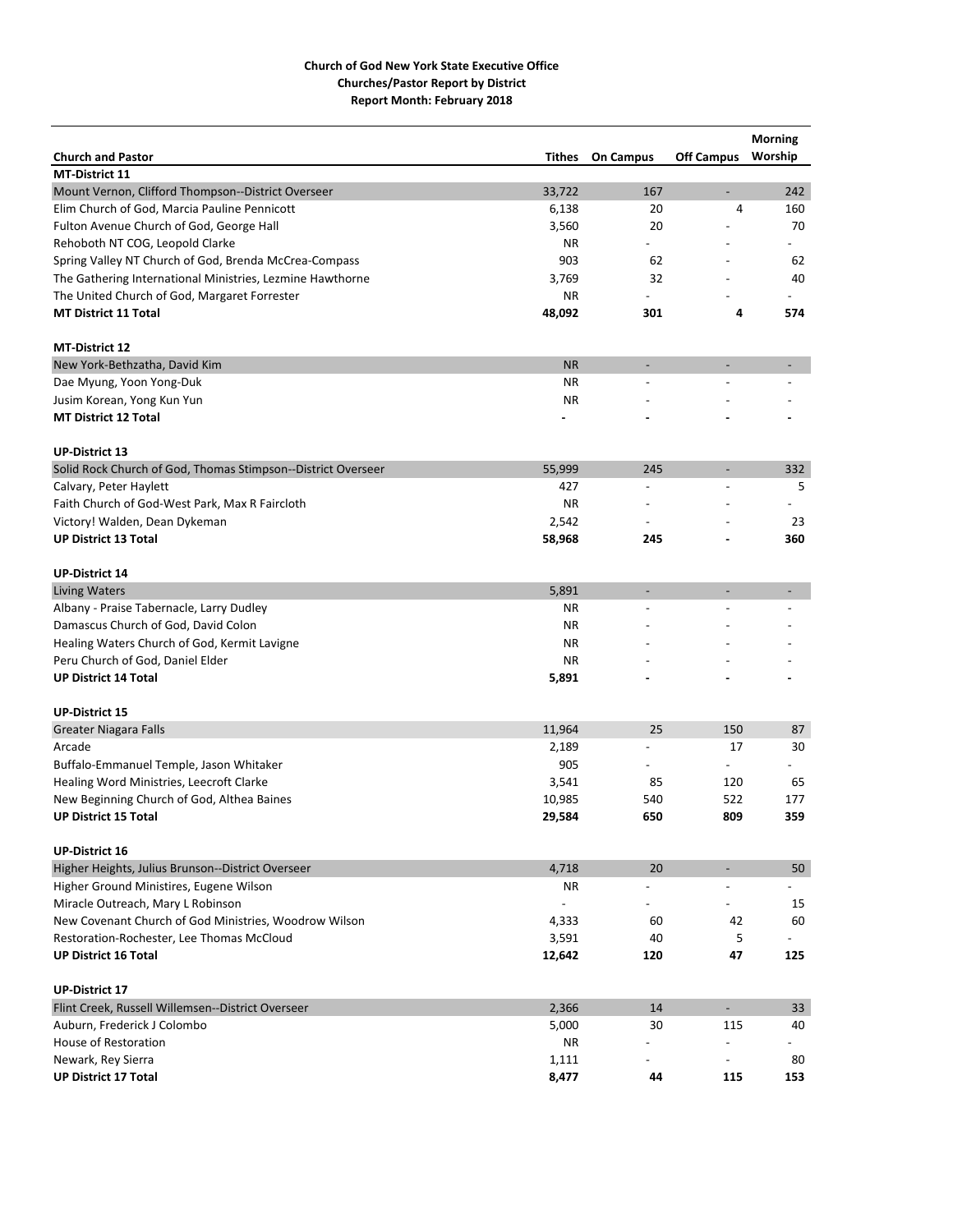|                                                            |           |                              |                          | <b>Morning</b>           |
|------------------------------------------------------------|-----------|------------------------------|--------------------------|--------------------------|
| <b>Church and Pastor</b>                                   | Tithes    | <b>On Campus</b>             | <b>Off Campus</b>        | Worship                  |
| <b>UP-District 19</b>                                      |           |                              |                          |                          |
| Mexico Lighthouse, Ronald Lee Russell                      | 8,080     | $\qquad \qquad \blacksquare$ | $\overline{a}$           | 170                      |
| Church of God Soldiers of Jesus Christ, Carlos Mercado     | ΝR        |                              |                          |                          |
| North Syracuse, Valetta Fortino                            | 100       |                              |                          |                          |
| Relevant Church of God, Carlos Mercado                     | <b>NR</b> |                              |                          |                          |
| <b>UP District 19 Total</b>                                | 8,180     |                              |                          | 170                      |
| <b>MT-District 20</b>                                      |           |                              |                          |                          |
| Bronxwood International, Acklan Quarrie--District Overseer | 60,676    | 143                          | $\overline{\phantom{a}}$ | 420                      |
| Greater Deliverance COG, Gaylord Pennicott                 | ΝR        |                              |                          |                          |
| Highest Praise Church of God, Lennie Garfield Pennicott    | 5,664     | 15                           | 30                       | 55                       |
| New Testament Temple Seymour Avenue, Paul A. Peart         | 46,358    |                              |                          | 306                      |
| Shekinah House of Deliverance Church of God, Albert Cyrus  | ΝR        |                              |                          |                          |
| Woodycrest, Julian Stephenson                              | 8,643     |                              | 12                       | 53                       |
| <b>MT District 20 Total</b>                                | 121,341   | 158                          | 42                       | 834                      |
| MT-District 21                                             |           |                              |                          |                          |
| New Rochelle, Raphael Gibbs--District Overseer             | 18,151    | 35                           | 25                       | 132                      |
| Crotona Ave, Winston E. Hill                               | 4,372     |                              |                          | $\overline{\phantom{a}}$ |
| Nazarene Deliverance Ministries, Peggylin Davis            | ΝR        |                              |                          |                          |
| Vibrant Faith Church of God, Allan Robinson                | ΝR        |                              |                          |                          |
| <b>MT District 21 Total</b>                                | 22,523    | 35                           | 25                       | 132                      |
| LI-District 23                                             |           |                              |                          |                          |
| Tabernacle of Praise Church of God, Jethro Alexis          | <b>NR</b> | $\overline{\phantom{a}}$     | $\overline{a}$           | $\overline{\phantom{a}}$ |
| Abundant Harvest Church of God, Daniel Rivette             | 5,053     | $\overline{\phantom{a}}$     |                          | 70                       |
| Good Seed Church of God, Fritz Jacques                     | 6,820     | 25                           |                          | 120                      |
| Middle Island Church of God, Machado N. Edmond             | ΝR        |                              |                          |                          |
| LI District 23 Total                                       | 11,873    | 25                           |                          | 190                      |
| LI-District 24                                             |           |                              |                          |                          |
| True Life Church of God, Hixford Allen--District Overseer  | 13,411    | 43                           | $\overline{\phantom{a}}$ | 112                      |
| Berea New Testament, Isaac McIntosh                        | 2,526     | 10                           | 10                       | 16                       |
| Dunamis New Testament Church of God, Neil Clarke           | 10,170    | $\overline{\phantom{0}}$     |                          | 60                       |
| New Life Worship Center Church of God, Raymond L. Rose     | 3,580     | 12                           | 10                       | 48                       |
| Prayer Of Jabez, Janet Matthews                            | 3,002     | 10                           |                          | 24                       |
| Rehoboth House of Praise, Junior Rhodes                    | 22,416    | 63                           |                          | 140                      |
| Showers of Blessing Church of God, Noel Henry              | 2,100     | 14                           | 11                       | 24                       |
| Upper Room Assembly, Jean Maurice                          | 5,239     | 32                           | 20                       | 66                       |
| LI District 24 Total                                       | 62,444    | 184                          | 51                       | 490                      |
| <b>MT-District 25</b>                                      |           |                              |                          |                          |
| Eastchester Church of God, Devon Dixon--District Overseer  | 38,528    | 47                           | $\overline{\phantom{0}}$ | 243                      |
| Living Hope-Bronx, Astley Byron Meeks                      | 10,102    | 96                           | 30                       | 90                       |
| New York-5th Ave, Devon Daniel                             | ΝR        |                              |                          |                          |
| Restoration Church of God, Rae Scott                       | ΝR        |                              |                          |                          |
| The Believers, Norman Wisdom                               | 6,600     |                              |                          | 50                       |
| <b>MT District 25 Total</b>                                | 55,230    | 143                          | 30                       | 383                      |
|                                                            |           |                              |                          |                          |
| MT-District 26                                             |           |                              |                          |                          |
| Rhema, Patrick Phillips--District Overseer                 | 5,992     | $\overline{\phantom{a}}$     | $\overline{\phantom{a}}$ | 80                       |
| Brooklyn Cathedral of Praise, Aubrey Brown                 | 17,472    |                              |                          | 90                       |
| Church Ave, Eric Joseph                                    | 9,696     | 26                           | 12                       | 74                       |
| Classon Ave, Urlin Grey                                    | 8,778     | 66                           | 15                       | 78                       |
| Faith Church of God Ministries - Brooklyn, Michael Grant   | 6,941     | 15                           | 8                        | 74                       |
| <b>MT District 26 Total</b>                                | 48,880    | 107                          | 35                       | 396                      |